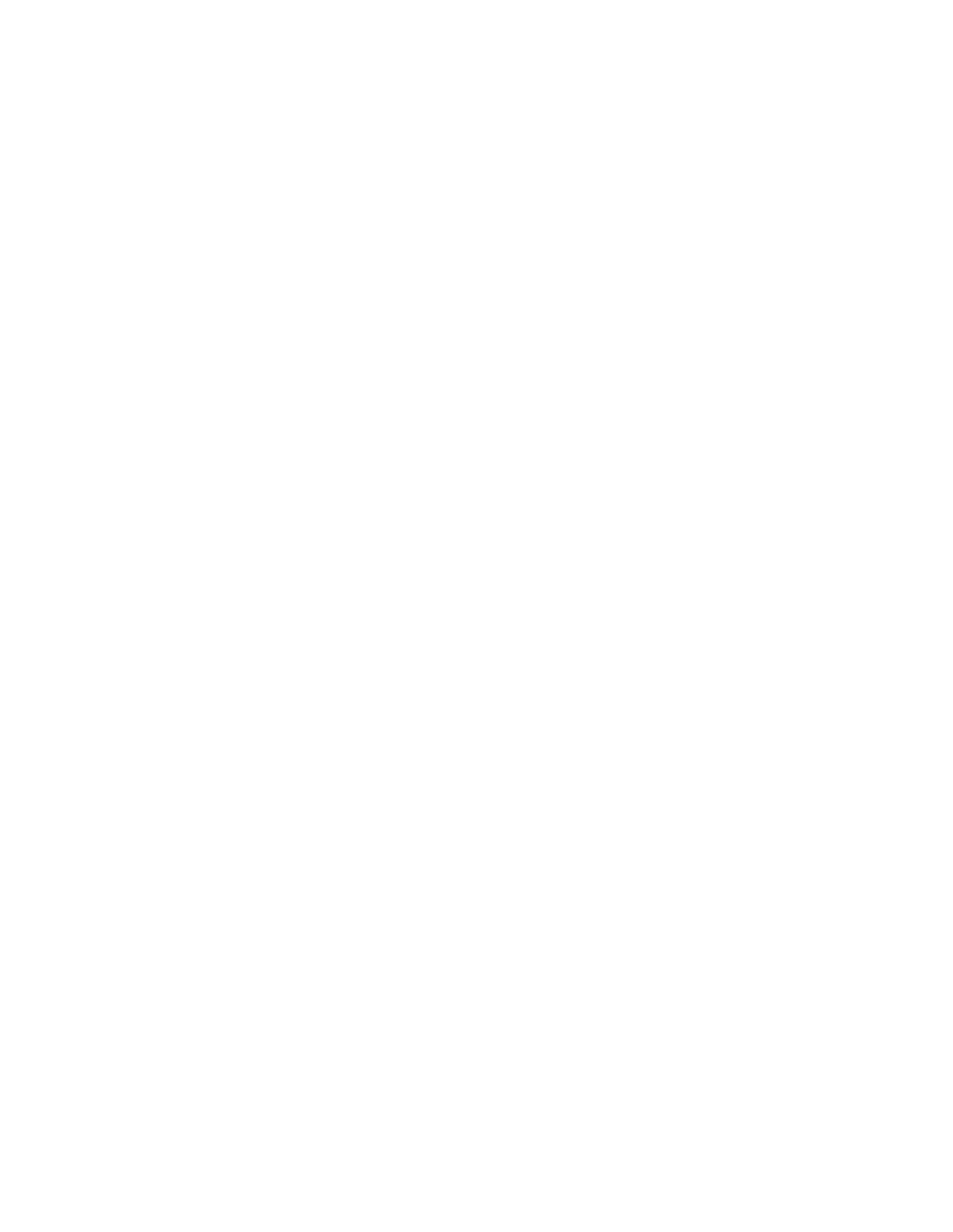\_\_\_\_\_\_\_\_\_\_\_\_\_\_\_\_\_\_\_\_\_\_\_\_\_\_\_\_\_\_\_\_\_\_\_\_\_\_

Meeting Notes: June 2, 2014

The meeting began at 12:03. In attendance: Nikki Schmaltz, George Kelly, Peter Hoistad, Mandy Harlow, Jim Abbott, by phone were Rick Lee and Faye Miller.

MINUTES. The Feb. 7, 2014 minutes were approved (Motion: Pete:  $2<sup>nd</sup>$ : George: carried).

## FINANCIAL REPORT (April 2014)

Jim shared a few highlights. The financial statements and disbursements (14746 though 14848) were approved (Motion: Pete, 2<sup>nd</sup> George; carried). George commented on a late meeting registration fee paid to NASBA, and inquired about a couple of staff payments.

Pete and Nikki will represent the Board at the June 2 Joint Meeting (Motion: Rick; 2<sup>nd</sup>: George; carried).

## PERFORMANCE / COMP.

Jim and Mandy left the meeting, and the group discussed staff comp. matters. The board reviewed Jim Abbott's performance, and discussed his salary and benefits package. The pay scale is maxed out and the Board can't really anticipate any areas that he could provide increased value warranting an increase in salary or a bonus. The group is comfortable with the current compensation and benefits package. The board also discussed the staff performance, and is happy with the staff. The board will consult Jim on the methodology used for salary increases and performance bonuses. Jim returned and explained the methods behind his recommendations. Jim mentioned that without some adjustment, one goes backward when considering inflation, and if a change wasn't possible, perhaps additional vacation would be possible. He invited input whenever the group would like him to make changes or focus in specific areas. Mandy returned to the meeting.

## NOMINATIONS INPUT

The group felt that the 2015 board position should be a smaller firm practitioner, perhaps with audit & tax experience, perhaps on the younger side. It will be Faye's 1<sup>st</sup> term that is ending, and she is eligible for reappointment. Pete and Nikki will share input with the NDCPAS Nominations Chair.

BUDGET (2014-15). Jim presented the budget; approval will await the next meeting.

## REINSTATEMENTS

Reynaldo Correa was approved (Motion: Pete; 2<sup>nd</sup>: George; carried). A second applicant will await a background check. Staff should conduct background checks on all reinstatements.

#### SPECIAL APPLICATIONS

There were four applications involving such infractions as DUI, and reckless driving. The group discussed how to handle various infractions, and the possibility of requiring background checks of all applicants. Jim will inquire how other states deal with this matter, and bring details and a proposal to the next meeting. The four applicants were approved (Motion: Pete; 2<sup>nd</sup>: Faye; carried).

#### OTHER ITEMS

We will continue monitoring repetitive test writing situations. A plaque was presented to George Kelly, in recognition of his board service. The next meeting will be July 23, at 1:30 pm, by conference call.

## COMPLAINTS / DISCIPLINE

The Debra Jean Brown certificate will be revoked, and 2013-14 license fee refunded on receipt of the certificate (Motion: Faye; 2<sup>nd</sup>: Pete; carried). We have asked legal counsel whether the Board can act against a licensee involved with felony-related action. A civil case involving a licensee was discussed; the Board will notify the CPA that it has become aware of the action, has concern about the case facts, and inviting the CPA to respond with additional information; the letter will be signed by the Chair.

The meeting ended at 2:28.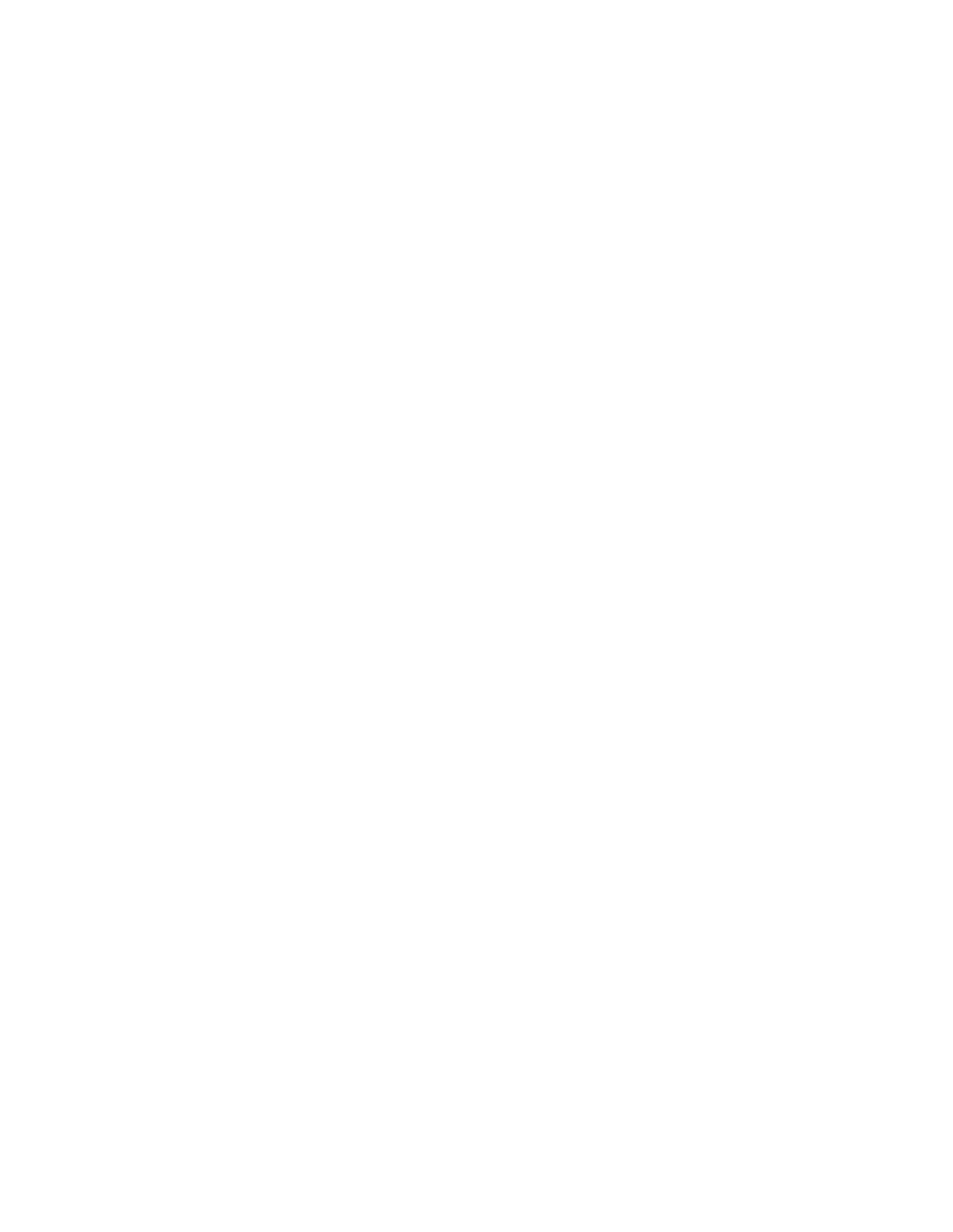## N.D. STATE BOARD of ACCOUNTANCY

Meeting Notes: July 23, 2014 \_\_\_\_\_\_\_\_\_\_\_\_\_\_\_\_\_\_\_\_\_\_\_\_\_\_\_\_\_\_\_\_\_\_\_\_\_\_

The meeting began at about 1:30. In attendance: Nikki Schmaltz, Rick Lee, Mike Schmitz, Faye Miller, Peter Hoistad, Mandy Harlow, Jim Abbott, Len Splichal, Patrick Kautzman

#### PAYROLL AGENT CHANGE

Jim reviewed the staff discussion guide included in the agenda packet. The guide will be revised and shared with Patrick and Pete for review. Jim will then visit with staff.

## COLA ADJUSTMENT

An additional 1% COLA was proposed by the Society; the group was agreeable with the change. Patrick and Len left the meeting.

#### OFFICER SELECTION

Faye Miller was selected president [Motion by Pete; 2<sup>nd</sup>: Rick; carried]. Pete was selected Secretary [Motion: Nikki; 2<sup>nd</sup>: Mike; carried].

Jack McDonald joined around 2 pm. He mentioned that the group is not obligated to follow the judge's action.

## COMPLAINT 2013-8

The subject of the complaint joined the meeting, and provided history and explanation about the matter, including that he was trying to avoid any client confidentiality issues that might have arisen. The complainant had tried to run the firm, and eventually the CPA removed him from the accounts, moved money out of the firm, and filed for separation. The CPA didn't want the complainant to have access to SSNs and names, but did regularly provide financials and check registers.

There were no Board questions, other than about whether the ethics CPE was completed yet; it has not.

The CPA left the meeting. Jack McDonald stated that the Judge cited other cases, because of the duty to fellow shareholders; it was not a CPA issue.

The appeal process is available to contest a decision considered incorrect. The CPA did act unilaterally, and isolate the other shareholder, though perhaps he prevented a problem from occurring.

The Board agreed to amend CPE completion and fine payment as due 9/30 [Motion: Pete; 2<sup>nd:</sup> Nikki; carried]. Pete will check into an appropriate ethics CPE option. Jack left the meeting.

#### BUDGET 2014-15

Jim briefly reviewed the budget, and it was approved [Motion: Rick; 2<sup>nd</sup>: Pete; carried].

## LEGAL ISSUES / BACKGROUND CHECKS

Jim reported on information gathered on other states' practices and 3 recommendations – 1. Conduct a criminal background check of reinstatement applicants, when it has been at least one year since they were licensed with this Board. For all other applicants, conduct a cursory web screening for legal issues.

2. Amend the self-disclosure sections on each application form, to focus the reporting of legal issues (Exam, Exam re-app., Reinstatement, Reciprocal & Grade Transfer).

3. The Board will address all infractions disclosed – i.e. felonies or any crime involving theft, dishonesty or fraud.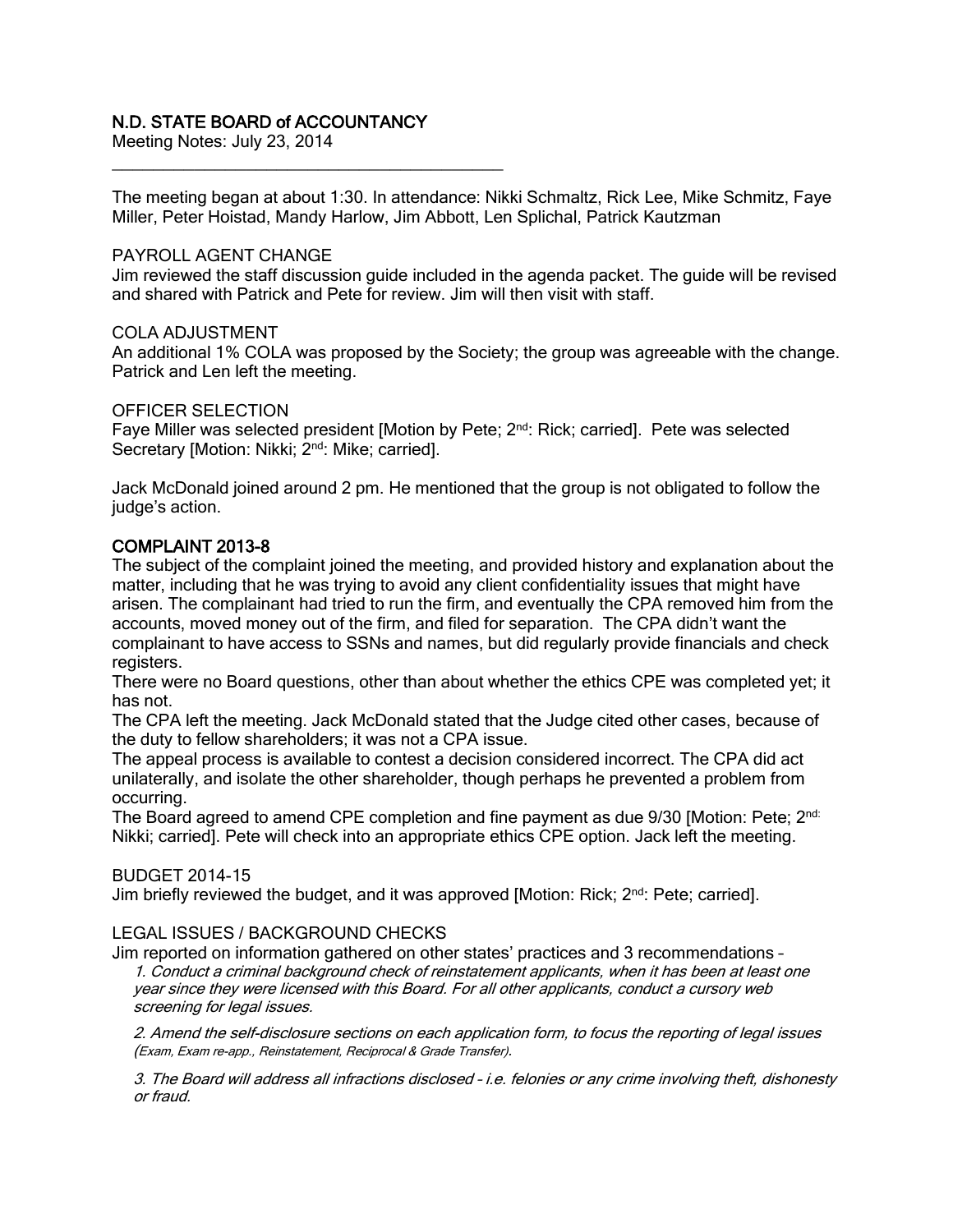There were no objections to using these practices.

## REINSTATEMENTS & APPEAL

Four reinstatements were approved (John Mareck, Barbara Hoffman, Michael Tobiason, Valerie Ndje-Nlend) [Motion: Mike; 2<sup>nd</sup>: Pete; carried]. An appeal was shared, to allow professional credential coursework to count toward the education requirements. This applicant has been accepted into a graduate program (perhaps on the basis of the credential coursework). Also, UND is willing to accept such credits if evaluated by a service. However we don't know what, if any, guidance UND gives evaluators. No change was proposed to our policy.

#### NEWSLETTER

The group discussed the idea of producing a newsletter, which NASBA would design. We now have access to the NDCPAS newsletter, and have a full website. There was some reluctance, and no action was taken. .

MINUTES. The June 2, 2014 minutes were approved (Motion: Nikki; 2<sup>nd</sup>: Pete; carried].

NEXT MEETING: Oct. 24, noon, at Brady Martz, in Grand Forks.

#### NASBA VOLUNTEER SERVICE

We will no longer fund NASBA volunteer activity [Motion: Pete; 2<sup>nd</sup>: Rick; carried] (applies to Board & staff).

#### COMPLAINTS

2014-2. The group agreed to revoke the CPA's certificate in light of thefts [Motion: Mike;  $2<sup>nd</sup>$ : Pete; carried].

2013-10. There doesn't appear to be an infraction; no further action will be taken, other than notify the CPA.

Mandy left the meeting.

2013-7. The CPA indicated that their certificate was lost in a fire; there was no objection to a fee refund.

#### GOVERNOR VISIT

Meeting with the Governor was mentioned, but this will not be pursued until we have an issue to address.

Jim will notify the group before registering for NASBA meetings. The meeting ended at 3:47

Date<sub>b</sub>

 $\overline{\phantom{a}}$ 

**Secretary** 

\_\_\_\_\_\_\_\_\_\_\_\_\_\_\_\_\_\_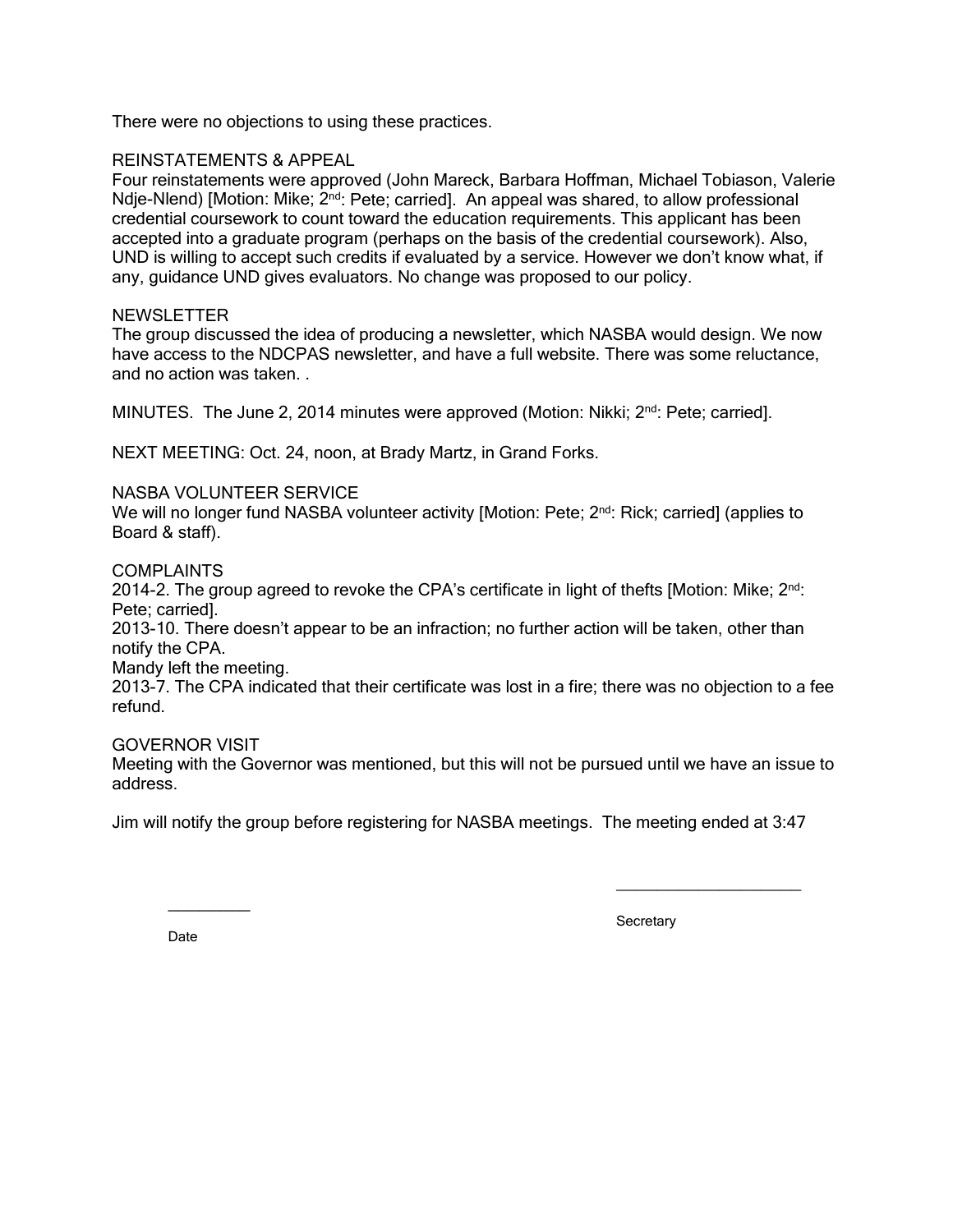## N.D. STATE BOARD of ACCOUNTANCY

Meeting Notes: August 7, 2014 2:30 pm (conference call)

\_\_\_\_\_\_\_\_\_\_\_\_\_\_\_\_\_\_\_\_\_\_\_\_\_\_\_\_\_\_\_\_\_\_\_\_\_\_\_\_\_\_\_

In attendance were Faye Miller, Nikki Schmaltz, Rick Lee, Peter Hoistad, Mike Schmitz and Jim Abbott.

#### Case 2013-8

It was understood by most that the accountant would be placed on a 1 year probation, in addition to paying a \$1000 fine, and completing specified CPE.

The Board's action is open to the public, but it was the sentiment of the group to not publish the discipline – either locally, or on the website or NASBA Accountant Licensing Database.

The meeting ended at approx.  $\blacksquare$ .

Date

 $\overline{\phantom{a}}$ 

**Secretary** 

\_\_\_\_\_\_\_\_\_\_\_\_\_\_\_\_\_\_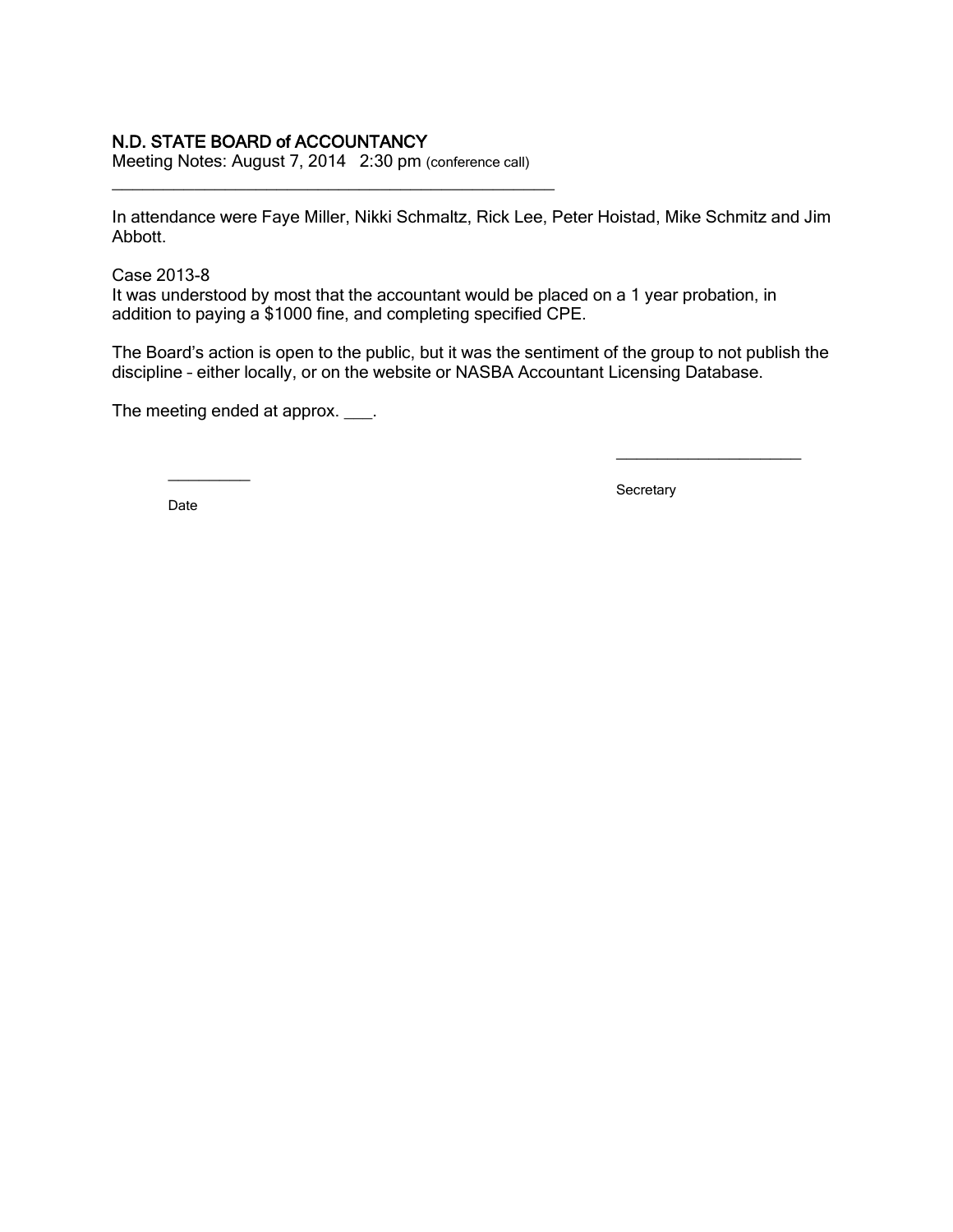# N.D. STATE BOARD of ACCOUNTANCY

Meeting Notes: Oct. 24, 2014 9 am

The meeting began at 8:50 am. Participants were: Faye Miller, Pete Hoistad, Mike Schmitz, Rick Lee, Nikki Schmaltz, Ken Bishop, Dan Dustin, Mandy Harlow and Jim Abbott

Ken Bishop and Dan Dustin addressed various NASBA and accounting matters, including:

NASBA U provides an orientation for board staff

\_\_\_\_\_\_\_\_\_\_\_\_\_\_\_\_\_\_\_\_\_\_\_\_\_\_\_\_\_\_\_\_\_\_\_\_\_\_

- NASBA provides a foreign education evaluation service
- Whenever the Board faces a challenge, it can call on NASBA for assistance
- Florida has found itself having to accept "life credit" education, due to it being offered by an entity that is accredited by an accepted agency
- A couple of states had removed their educational requirement, in one case by accident
- A few states have passed provisions allowing for "nano-learning" (10" units); NASBA has concern about enacting such changes before the UAA has been revised.
- Current issues include firm and North American mobility. North Dakota could be a pilot in this arena. There is a fair amount of Canada-U.S. business activity, but serviced through Manitoba CA connections. With mobility, clients could be served by the same accountant, and it would remove the risk of violating laws of the other jurisdiction.

The repair regulations were raised, and the possibility of our having future complaints about accountants not filing as needed (declaring an intent to follow the law).

NASBA will opine on the audit quality paper; they have some concern, but there is much positive in the paper. Editing has already been done.

Some candidates who do not speak English have taken a review course and been able to pass the Exam. [However, this may be a matter of limited verbal skills, yet adequate English reading ability].

A point was made about the paper test format involving characteristics not present in the computer format.

Also mentioned was the argument that "entry level skills" needed in a large firm would be different than those in a smaller firm or as a sole practitioner. Dan and Ken departed at about 10:10 am.

#### MINUTES (7/23/14; 8/7/14)

These were approved [ending time of 8/7 minutes should be  $3:17$ ], on motion by Pete;  $2<sup>nd</sup>$ : Mike; carried.

## FINANCIAL MATTERS

The income statement and balance sheet will be reprinted and sent to the members. Disbursements and the financial statements were approved [Motion: Nikki; 2<sup>nd</sup>: Rick; carried]. The audit report (6/30/14) was accepted [Motion: Pete;  $2^{nd}$ : Mike; carried]. The Board share of any unfunded pension liability will need to be disclosed and booked next year. A motion was made to authorize updating of all signature cards (listing the Treasurer and E.D.), and to authorize all related resolutions (they are to be ratified by the Board); [Motion: Pete;  $2^{nd}$ : Mike; carried].

#### REINSTATEMENTS

The following reinstatements were approved: John Testa, Carter Broton, Twylah Blotsky, Timothy Taylor, Catherine Lundberg, and LuAnn Milner [Motion: Nikki; 2<sup>nd</sup>: Pete; discussion; carried]. There are two in-state firms among those licensees not renewing, which is an issue for peer review, and will be public record.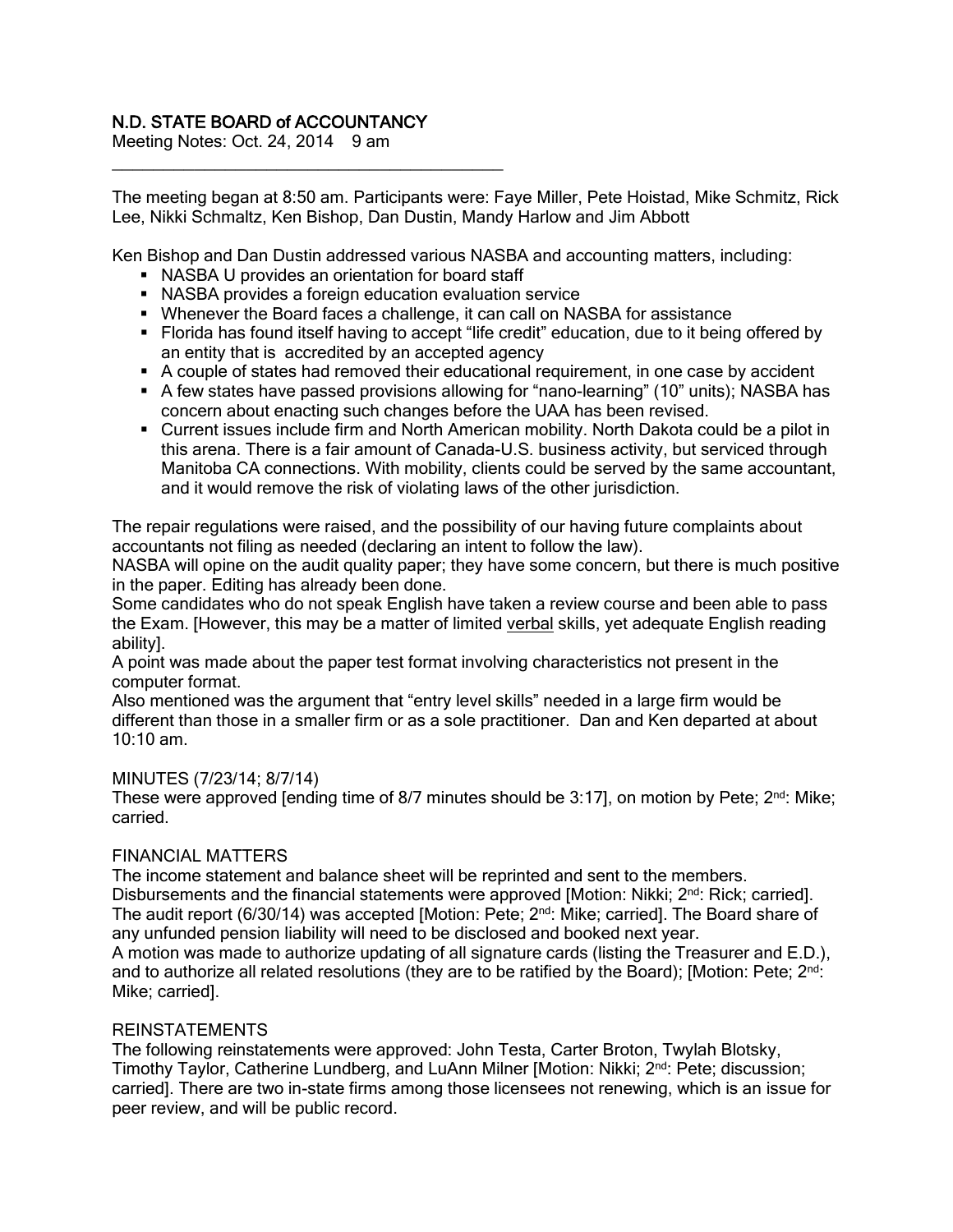An Exam candidate had requested an extension of conditioning time, in light of a medical matter. The candidate will be asked to let the Board know where things are in mid-2015; considerable time is still remaining on her current conditioning.

#### EXPOSURE DOCUMENTS

There are documents open for comment, relating to CPA Exam changes, and Audit Quality measures. We will not be commenting as a Board. Issues that have arisen with the DOL and GAO are felt to be tarnishing peer review and self-regulation, but in some cases, the issues cited are very immaterial. There is potential for agencies to take over the firm review process.

NEXT MEETING: Jan. 23, 2015 (11:30 lunch; 12 pm meeting). Pete offered the firm's video conferencing.

Jim reported that the idea of changing payroll agents was not favored by the other staff members.

#### COMPLAINTS

2013-8. Background was shared. The complainant will be offered a 45" block in the next meeting. Legal counsel will be asked to connect remotely.

2014-2. Revocation will be pursued.

2014-1. One company website has a disclaimer; the other does not. This case will be further worked.

Cases involving advertising issues and holding out without a state certificate will be handled by staff, and shared with the Board.

2014-3. This case is not completed. The reference to CPA (website hosting or platform) is not desirable, but may not be curable, but a disclaimer could be used to clarify.

A licensee had raised concerns with the handling of complaint, but has since withdrawn the matter.

#### CONTINENTAL MOBILITY

The group discussed this issue which had been raised earlier by Mr. Bishop. Comments included:

- learning another country's tax law doesn't make sense, although compilations could be done in the U.S.

- such a system would remove the risk of a CPA inadvertently breaking a law
- is this a step toward one North American credential?
- it may help with recruiting
- it's unclear how much activity we have within the state
- for ND licensees, what are the upsides and downsides?
- we could ask what being a pilot state would mean to us
- we could meet with Canadian regulators; but we want to have NASBA involved.

We will notify NASBA we are interested in exploring the issue, with NASBA leading the effort. We first need to know about the process and the "end game" (what problems is this solving?). Jim will explore what occurred with WA, who had explored this same issue.